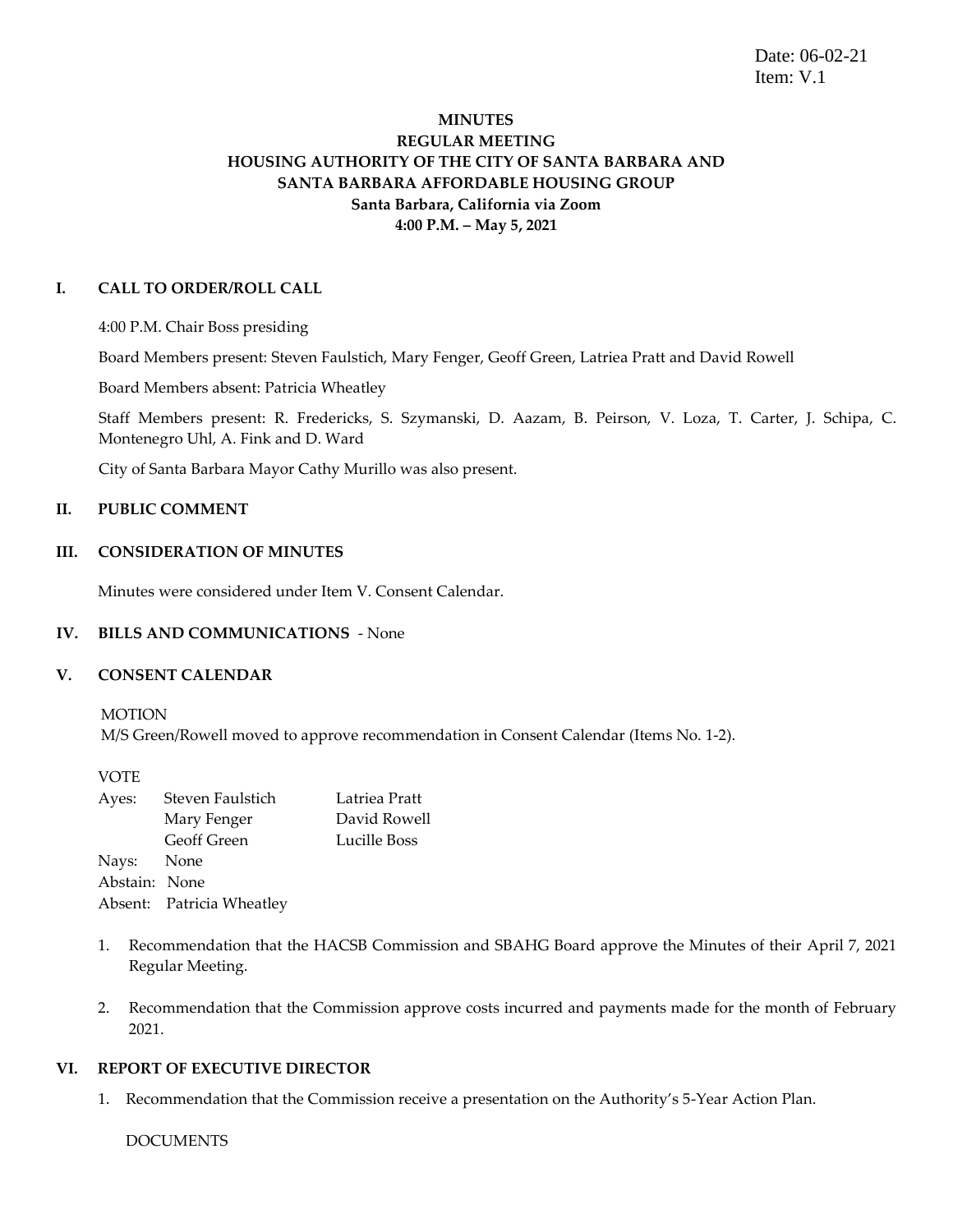• April 26, 2021 Executive Director's Report

SPEAKERS Staff: R. Fredericks

Secretary Fredericks provided a PowerPoint presentation on the Authority's progress on the 5 Year Action Plan. No action required.

2. Recommendation that the Commission review the Authority's Section 8 Management Assessment Program form HUD-52648 for Fiscal Year Ended 3-31-2021.

DOCUMENTS

• April 20, 2021 Executive Director's Report prepared by Housing Programs Supervisor

SPEAKERS Staff: R. Fredericks, A. Fink

Chair Boss inquired whether inspections will occur this year and what the SEMAP report would look like next year. Ms. Fink noted scheduling Section 8 inspections has resumed slowly and anticipate with the backlog they will be fully caught up in the next 12 months, ideally by the time this report is brought to the Board next year. No action required.

3. Recommendation that the Board of Directors: (1) approve and authorize the Executive Director to award and execute a contract with GN Roofing in the amount of \$330,000 for roof replacements at 3931-3937 Via Diego; (2) authorize the Executive Director, or his designee, to approve up to \$66,000 (20% of base contract amount) in additional expenses to cover any cost increases resulting from change orders for work not anticipated or covered by the contract; and (3) note that \$355,000 toward the cost of this project has been awarded via a Community Development Block Grant (CDBG) from the City of Santa Barbara; to the extent the total amount exceeds this grant, the cost of the project will be covered by Santa Barbara Affordable Housing Group reserves.

## DOCUMENTS

• April 19, 2021 Executive Director's Report prepared by Director of Property, Development and Administration

SPEAKERS Staff: R. Fredericks, D. Aazam

## MOTION

M/S Green/Rowell moved to approve and authorize the Executive Director to award and execute a contract with GN Roofing in the amount of \$330,000 for roof replacements at 3931-3937 Via Diego; (2) authorize the Executive Director, or his designee, to approve up to \$66,000 (20% of base contract amount) in additional expenses to cover any cost increases resulting from change orders for work not anticipated or covered by the contract; and (3) note that \$355,000 toward the cost of this project has been awarded via a Community Development Block Grant (CDBG) from the City of Santa Barbara; to the extent the total amount exceeds this grant, the cost of the project will be covered by Santa Barbara Affordable Housing Group reserves.

VOTE

| Steven Faulstich   | Latriea Pratt                                            |
|--------------------|----------------------------------------------------------|
| Mary Fenger        | David Rowell                                             |
| <b>Geoff Green</b> | Lucille Boss                                             |
|                    |                                                          |
|                    |                                                          |
|                    |                                                          |
|                    | Nays: None<br>Abstain: None<br>Absent: Patricia Wheatley |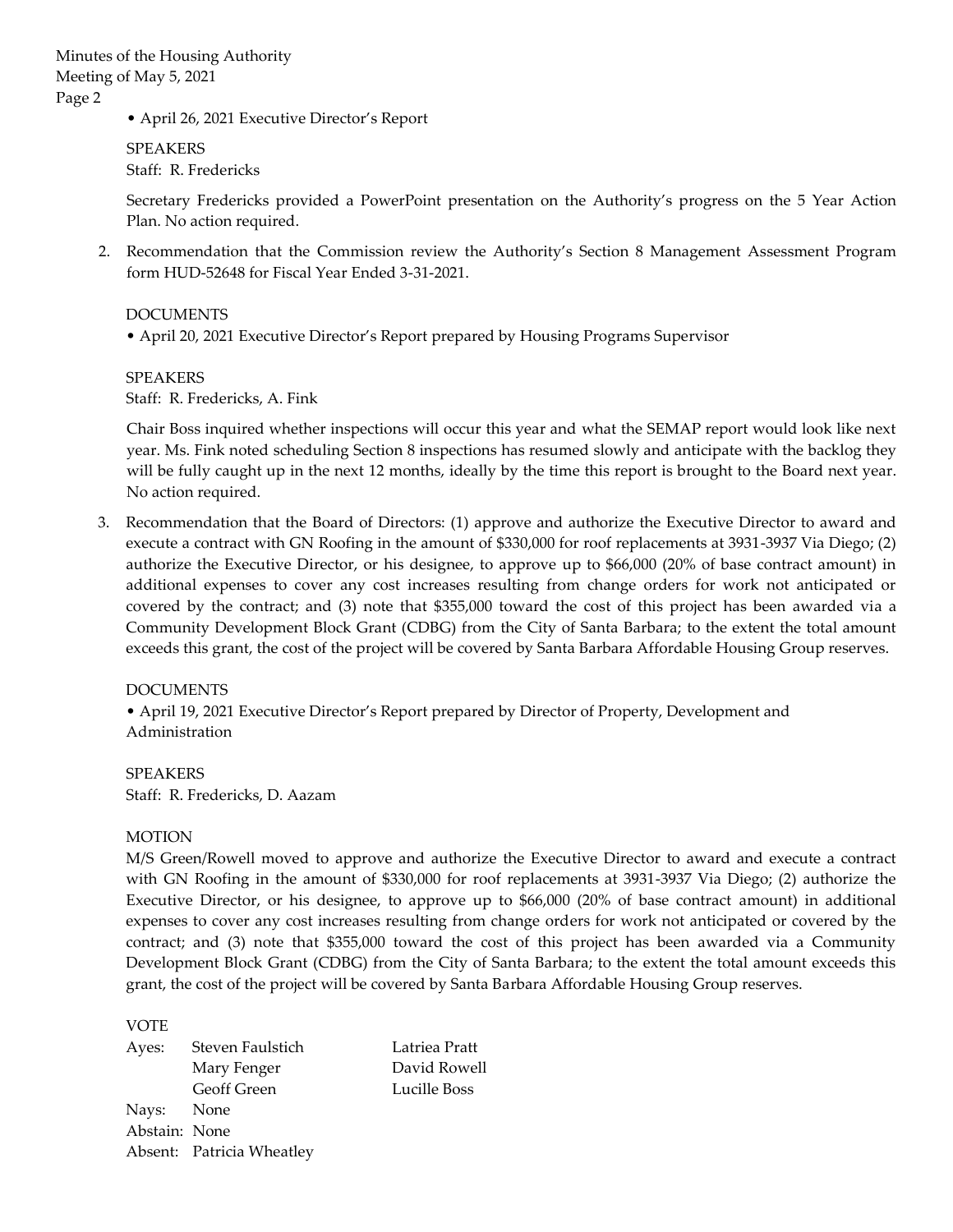Minutes of the Housing Authority Meeting of May 5, 2021 Page 3

> 4. Recommendation that the Commission: (1) ratify the work authorization to QwikResponse Restoration and Construction in the amount of \$57,348.64 for initial water damage emergency services and the subsequent restoration/reconstruction required at Casa De Las Fuentes, 922 Castillo Street; and (2) authorize the use of Non-HUD account reserves to the extent that insurance does not cover the cost of the project.

DOCUMENTS

• April 12, 2021 Executive Director's Report prepared by Property and Development Supervisor

SPEAKERS Staff: R. Fredericks, D. Aazam, C.

Ms. Montenegro Uhl and Mr. Aazam summarized the report and added that the Authority received a check from insurance for the entire cost minus the deductible. Commissioner Green inquired given the high number of units managed by the Housing Authority how common is minor water damage; Mr. Aazam noted this type of water damage is not that unusual and typical cost is in the approximate \$5K - \$6K range. Mr. Szymanski noted that this would typically be a tenant charge as it was clearly caused by the resident, but stated there is virtually no chance the Housing Authority would recover the costs in this manner.

## MOTION

M/S Green/Faulstich moved to (1) ratify the work authorization to QwikResponse Restoration and Construction in the amount of \$57,348.64 for initial water damage emergency services and the subsequent restoration/reconstruction required at Casa De Las Fuentes, 922 Castillo Street; and (2) authorize the use of Non-HUD account reserves to the extent that insurance does not cover the cost of the project.

#### VOTE

| Ayes:         | Steven Faulstich          | Latriea Pratt |
|---------------|---------------------------|---------------|
|               | Mary Fenger               | David Rowell  |
|               | <b>Geoff Green</b>        | Lucille Boss  |
| Nays: None    |                           |               |
| Abstain: None |                           |               |
|               | Absent: Patricia Wheatley |               |
|               |                           |               |

#### **VII. TREASURER'S REPORT** – None

### **VIII. COMMITTEE REPORT** – None

#### **IX. UNFINISHED BUSINESS** – None

#### **X. NEW BUSINESS**

1. Recommendation that the Commission adopt a resolution ratifying the Executive Director/CEO's implementation of California Senate Bill 95 (SB 95) establishing the Housing Authority COVID-19 Supplemental Paid Sick Leave Policy.

DOCUMENTS • April 19, 2021 Executive Director's Report prepared by Human Resources Manager

SPEAKERS Staff: R. Fredericks, T. Carter

Ms. Carter provided an overview of the agenda report.